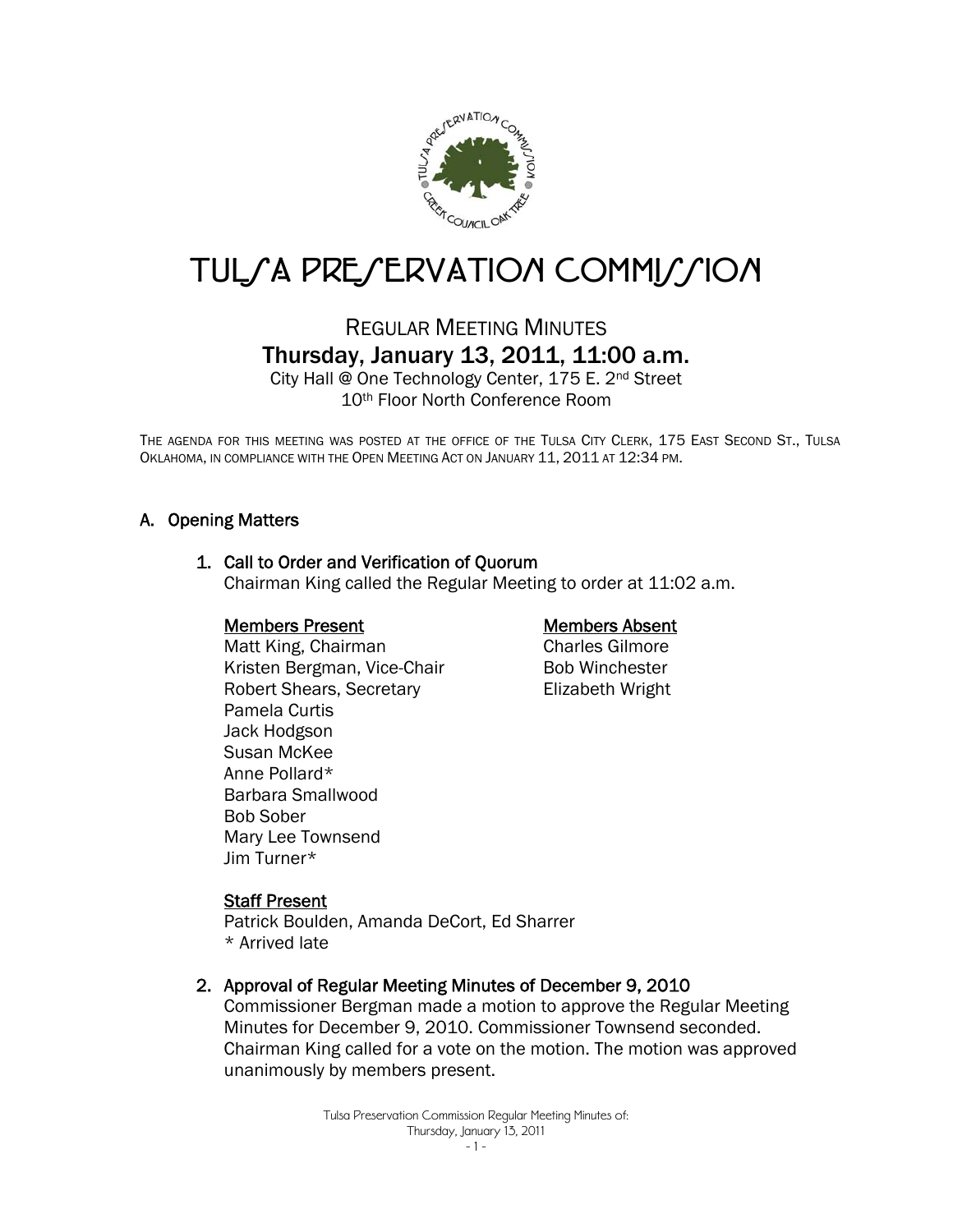#### In Favor

**Opposed** 

**Abstaining** 

None

None

Not Present

1. Pollard 2. Turner

- 1. Bergman
- 2. Curtis 3. Hodgson
- 
- 4. King
- 5. McKee
- 6. Shears
- 7. Smallwood
- 8. Sober
- 9. Townsend

# 3. Disclosure of Conflicts of Interest

No one reported a conflict of interest with the proposals on the agenda.

# B. Actionable Items

1. COA-11-001 / 1815 S. Quincy Avenue (Swan Lake)

Applicant: Tom Neal

*Application Date: January 6, 2011*

Request: Construct a second-floor addition to southeast corner of house (within existing footprint) according to plans submitted.

Mr. Sharrer presented Mr. Neal's Certificate of Appropriateness application to the Commission and read the applicable guidelines for this district. Mr. Neal was present to answer questions. Commissioner Townsend made a motion to approve the application with no conditions. Commissioner Townsend seconded the motion. Chairman King asked for a vote on the motion.

#### Vote: 1815 S. Quincy Avenue, Neal

| Opposed | <b>Abstaining</b> | <b>Not Present</b> |
|---------|-------------------|--------------------|
| None    | None              | 1. Turner          |
|         |                   |                    |
|         |                   |                    |
|         |                   |                    |
|         |                   |                    |
|         |                   |                    |
|         |                   |                    |
|         |                   |                    |
|         |                   |                    |
|         |                   |                    |
|         |                   |                    |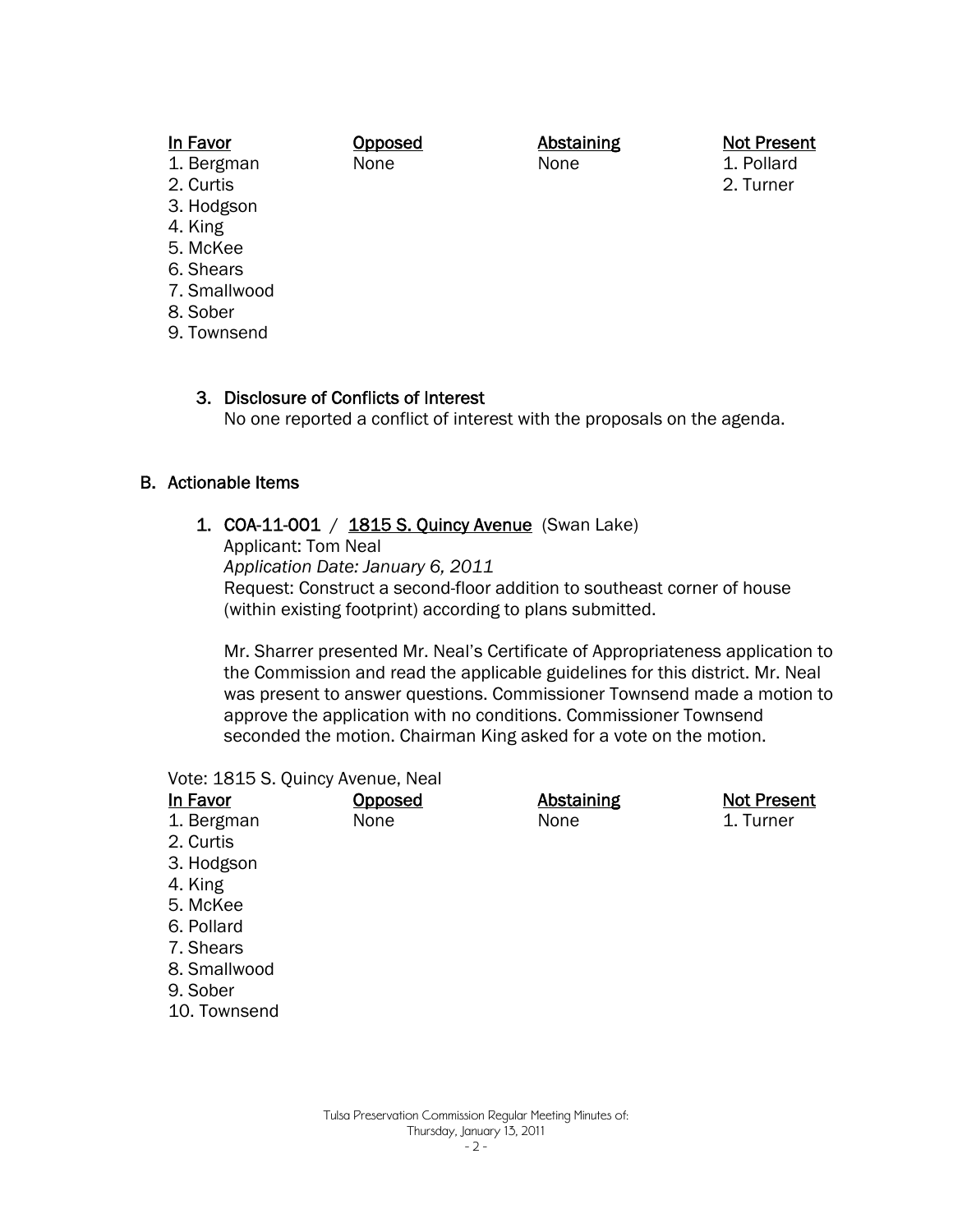The motion was **Approved Unanimously** by members present and voting. Swan Lake Guidelines cited: B1.0.1 - B1.0.4, B1.2.1, B1.2.2, B1.3.1, B1.3.2

# 2. COA-11-002 / 1351 E. 19th Street (Swan Lake)

Applicant: Dru Meadows *Application Date: January 13, 2011* Work begun prior to COA application

Request: Construct a multi-tiered concrete block retaining wall and concrete steps in front yard.

Mr. Sharrer presented Ms. Meadow's Certificate of Appropriateness application to the Commission and read the applicable guidelines for this district. Ms. Meadows and Mr. Charles Bell were present to answer questions. After discussion, Chairman King made a motion to approve the application with no conditions. Commissioner Townsend seconded the motion. Chairman King asked for a vote on the motion.

#### Vote: 1351 E. 19th Street, Meadows

| In Favor     | Opposed | <b>Abstaining</b> | <b>Not Present</b> |
|--------------|---------|-------------------|--------------------|
| 1. Bergman   | None    | 1. Turner         | None               |
| 2. Curtis    |         |                   |                    |
| 3. Hodgson   |         |                   |                    |
| 4. King      |         |                   |                    |
| 5. McKee     |         |                   |                    |
| 6. Pollard   |         |                   |                    |
| 7. Shears    |         |                   |                    |
| 8. Smallwood |         |                   |                    |
| 9. Sober     |         |                   |                    |
| 10. Townsend |         |                   |                    |

The motion was Approved by Majority by members present and voting. Swan Lake Guidelines cited: C1.1.5

# 3. National Register Nominations

# a. How to Review a National Register Nomination

Lynda Schwan, Architectural Historian with the Oklahoma State Historic Preservation Office, gave a presentation to the Commission on reviewing National Register Nominations.

# b. National Register Nomination – Cities Service Station #8

Cathy Ambler, Preservation Consultant, gave a presentation on Cities Service Station #8, located just west of the 11<sup>th</sup> Street Bridge crossing the Arkansas River on the former alignment of Route 66. Ms. Ambler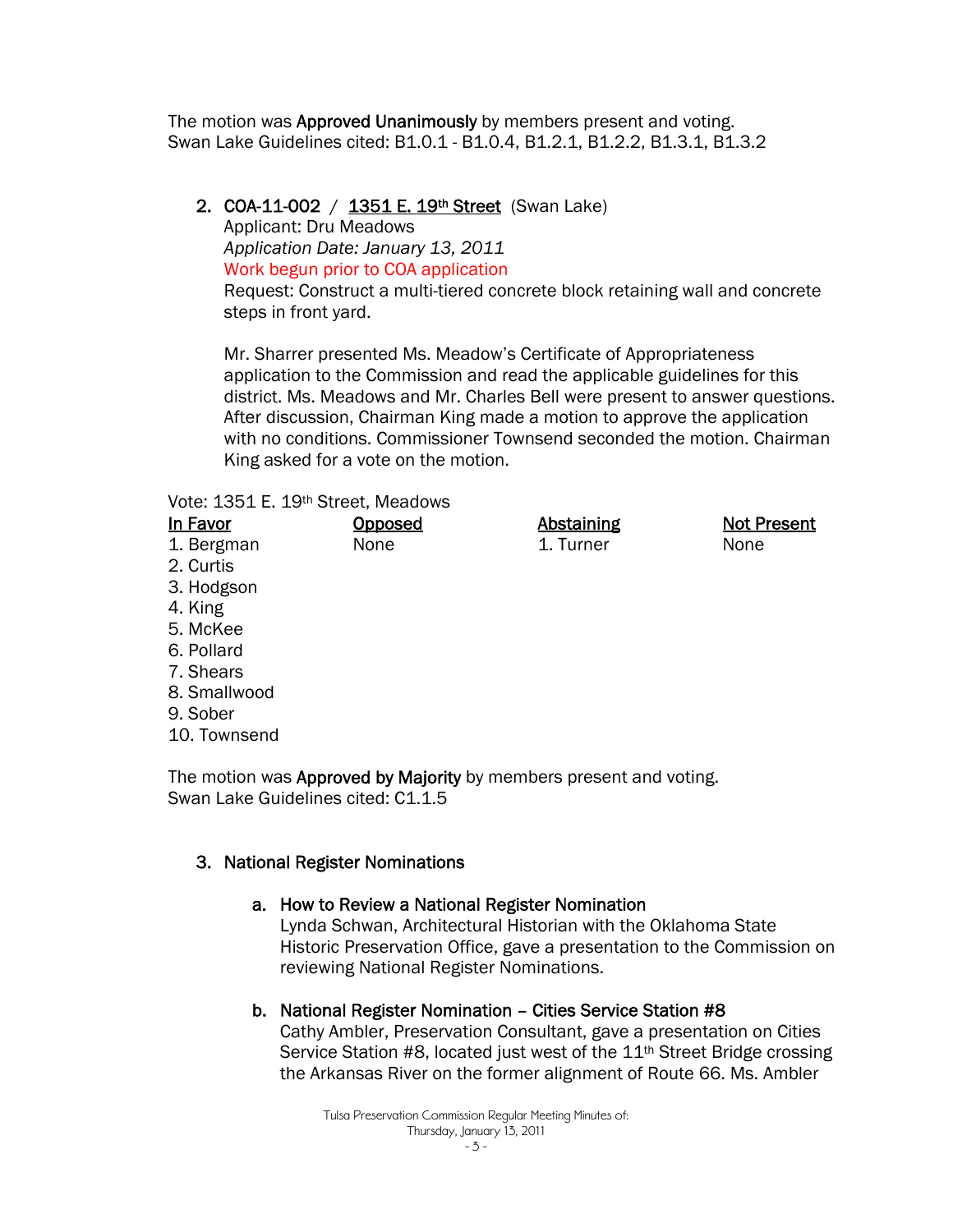noted that the property is the only Cities Service Station left in Tulsa. Her presentation showed before and after photographs of the recent restoration work.

Commissioner Smallwood made a motion to find Cities Service Station #8 eligible for the National Register of Historic Places and forward the nomination to the State Historic Preservation Office. Commissioner Pollard seconded the motion. Chairman King asked for a vote on the motion.

#### Vote: Cities Service Station #8

| In Favor     | Opposed | <b>Abstaining</b> | <b>Not Present</b> |
|--------------|---------|-------------------|--------------------|
| 1. Bergman   | None    | None              | None               |
| 2. Curtis    |         |                   |                    |
| 3. Hodgson   |         |                   |                    |
| 4. King      |         |                   |                    |
| 5. McKee     |         |                   |                    |
| 6. Pollard   |         |                   |                    |
| 7. Shears    |         |                   |                    |
| 8. Smallwood |         |                   |                    |
| 9. Sober     |         |                   |                    |
| 10. Townsend |         |                   |                    |
| 11. Turner   |         |                   |                    |
|              |         |                   |                    |

The motion was Approved Unanimously by members present and voting.

# C. Reports

# 1. Staff Report

Ms. DeCort distributed the staff report at the meeting. She asked the Commission to select a date for the Annual Retreat. The retreat was scheduled for Saturday, January 29, 9:00am – noon, at Commissioner Turner's offices at 320 South Boston, 12th floor.

# 2. Chair Report

Chairman King announced the committee assignments for 2011, which were distributed to the Commission by email prior to the meeting. He asked that if any Commissioners would like a different committee assignment to please contact him.

# 3. Committee Reports

#### a. Rules & Regulations

Commissioner Townsend reported that the committee would soon begin its annual review of the Rules & Regulations. She said that this year there